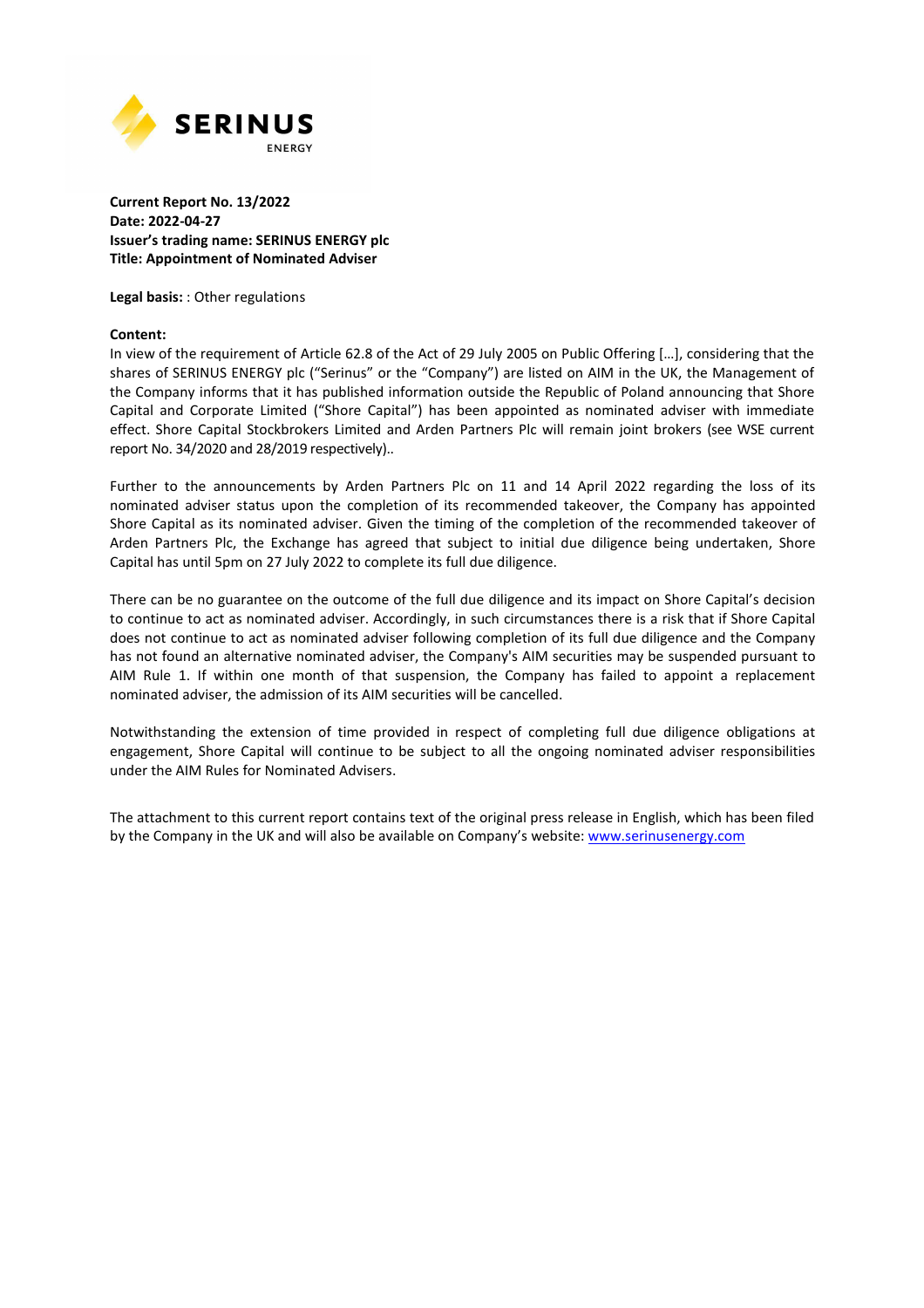

27 April 2022

Press Release

# Appointment of Nominated Adviser

**Jersey, Channel Islands, 27 April 2022 --** Serinus Energy plc ("Serinus", "SEN" or the "Company") (AIM:SENX, WSE:SEN) announces that Shore Capital and Corporate Limited ("Shore Capital") has been appointed as nominated adviser with immediate effect. Shore Capital Stockbrokers Limited and Arden Partners Plc will remain joint brokers.

Further to the announcements by Arden Partners Plc on 11 and 14 April 2022 regarding the loss of its nominated adviser status upon the completion of its recommended takeover, the Company has appointed Shore Capital as its nominated adviser. Given the timing of the completion of the recommended takeover of Arden Partners Plc, the Exchange has agreed that subject to initial due diligence being undertaken, Shore Capital has until 5pm on 27 July 2022 to complete its full due diligence.

There can be no guarantee on the outcome of the full due diligence and its impact on Shore Capital's decision to continue to act as nominated adviser. Accordingly, in such circumstances there is a risk that if Shore Capital does not continue to act as nominated adviser following completion of its full due diligence and the Company has not found an alternative nominated adviser, the Company's AIM securities may be suspended pursuant to AIM Rule 1. If within one month of that suspension, the Company has failed to appoint a replacement nominated adviser, the admission of its AIM securities will be cancelled.

Notwithstanding the extension of time provided in respect of completing full due diligence obligations at engagement, Shore Capital will continue to be subject to all the ongoing nominated adviser responsibilities under the AIM Rules for Nominated Advisers.

## **About Serinus**

*Serinus is an international upstream oil and gas exploration and production company that owns and operates projects in Tunisia and Romania.*

**For further information, please refer to the Serinus website (www.serinusenergy.com) or contact the following:** 

## **Serinus Energy plc**

+44 204 541 7859

Jeffrey Auld, Chief Executive Officer Andrew Fairclough, Chief Financial Officer Calvin Brackman, Vice President, External Relations & Strategy